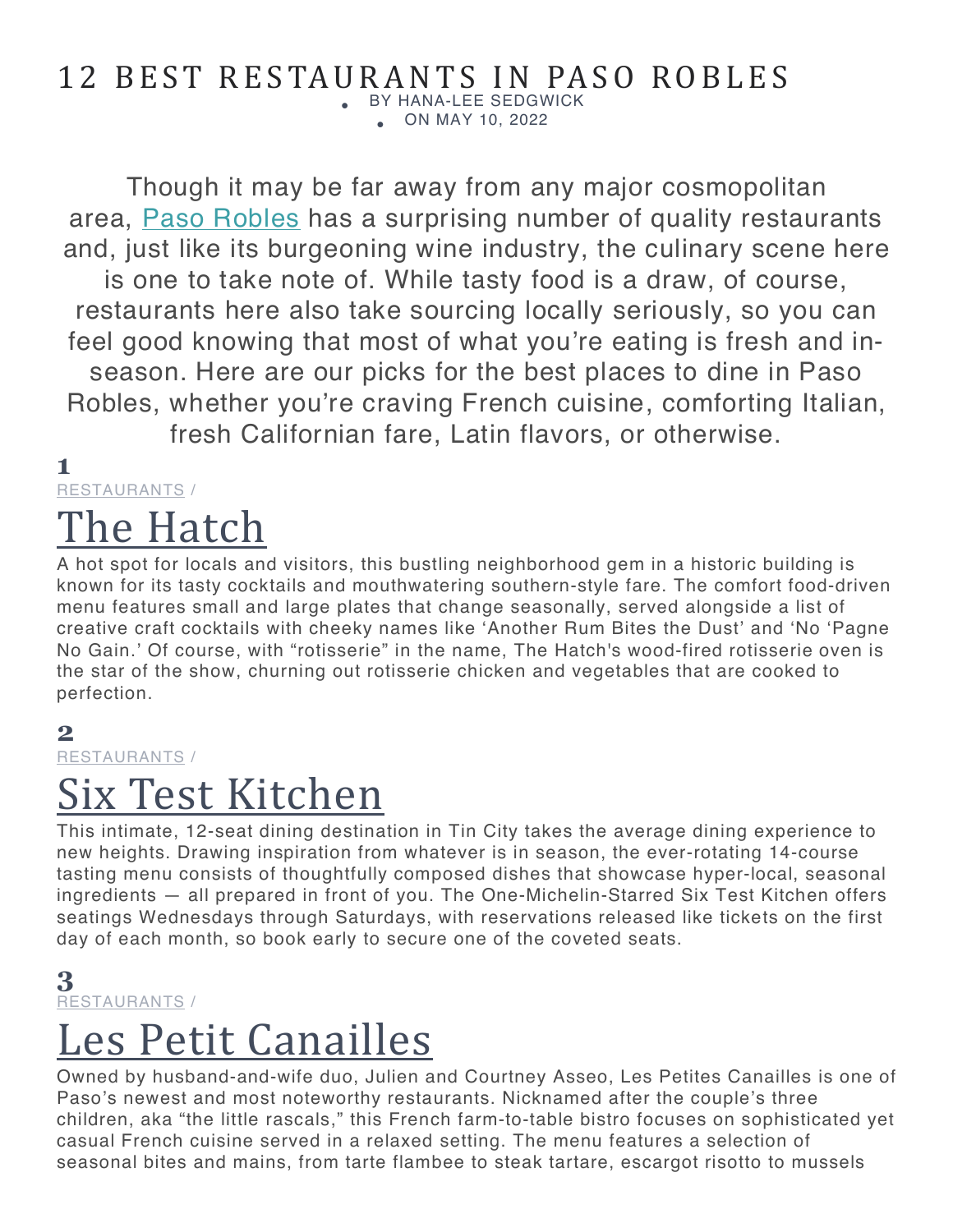with saffron aioli, but to really experience all the flavors and technique of the chef, opt for the "Trust Us" five-course tasting menu. Your taste buds will thank you.

#### **4** RESTAURANTS /

### Finca Paso Robles

Located at the Paso Market Walk, FINCA is a casual, family-owned restaurant focused on wood-grilled meats and seafood inspired by the traditional flavors of Baja and Sonora. Sourcing as locally as possible, owners Patrick and Stephanie Aguirre and their family offer a range of mouthwatering tacos, shared plates, and burritos, along with a tasty selection of oak grilled entrees like Spanish octopus and oysters with chipotle butter.

#### **5** RESTAURANTS /

## omm's Kitchen

Somm's Kitchen is the brainchild of chef and sommelier, Ian Adamo, who combines his love of wine and food with the bounty of the Central Coast to offer expertly curated pairings every Thursday through Sunday. While seated around a curved granite counter, 14 guests can enjoy at least nine courses (shared per couple), along with 12 wines from around the world – each course thoughtfully paired to showcase the marriage of food and wine.

### **6**

RESTAURANTS /

## Cortile Ristorante

Il Cortile specializes in upscale yet contemporary Italian cuisine served in a cozy, quiet setting. Here, dishes are inspired by local and seasonal ingredients, from housemade pastas and local cheeses to locally-caught seafood. Il Cortile even has a dedicated culinary garden, growing ingredients for use in the restaurant.

#### **7** RESTAURANTS /

# <u>Thomas Hill Organics</u>

Dedicated to farm-to-table dining, Thomas Hill Organics serves up all things local, whether it's organically grown lettuce from Paso Robles farms, locally-made bread, or grass-fed lamb. The restaurant setting is refined yet casual, where a seasonal menu is offered for lunch and dinner, as well as for brunch on Sundays.

#### **8** CORPORATE EVENTS /

# La Cosecha Bar & Restaurant

Head to La Cosecha (Spanish for "the harvest") for a menu of approachable Spanish, Latin, and South American fare inspired by Chef MacDonal's Latin roots and centered around you guessed it — local and seasonal ingredients. Since the kitchen is open later than many of the surrounding dining options, the restaurant is a great spot for late-night tapas and drinks, as well as prime people-watching from the outdoor patio.